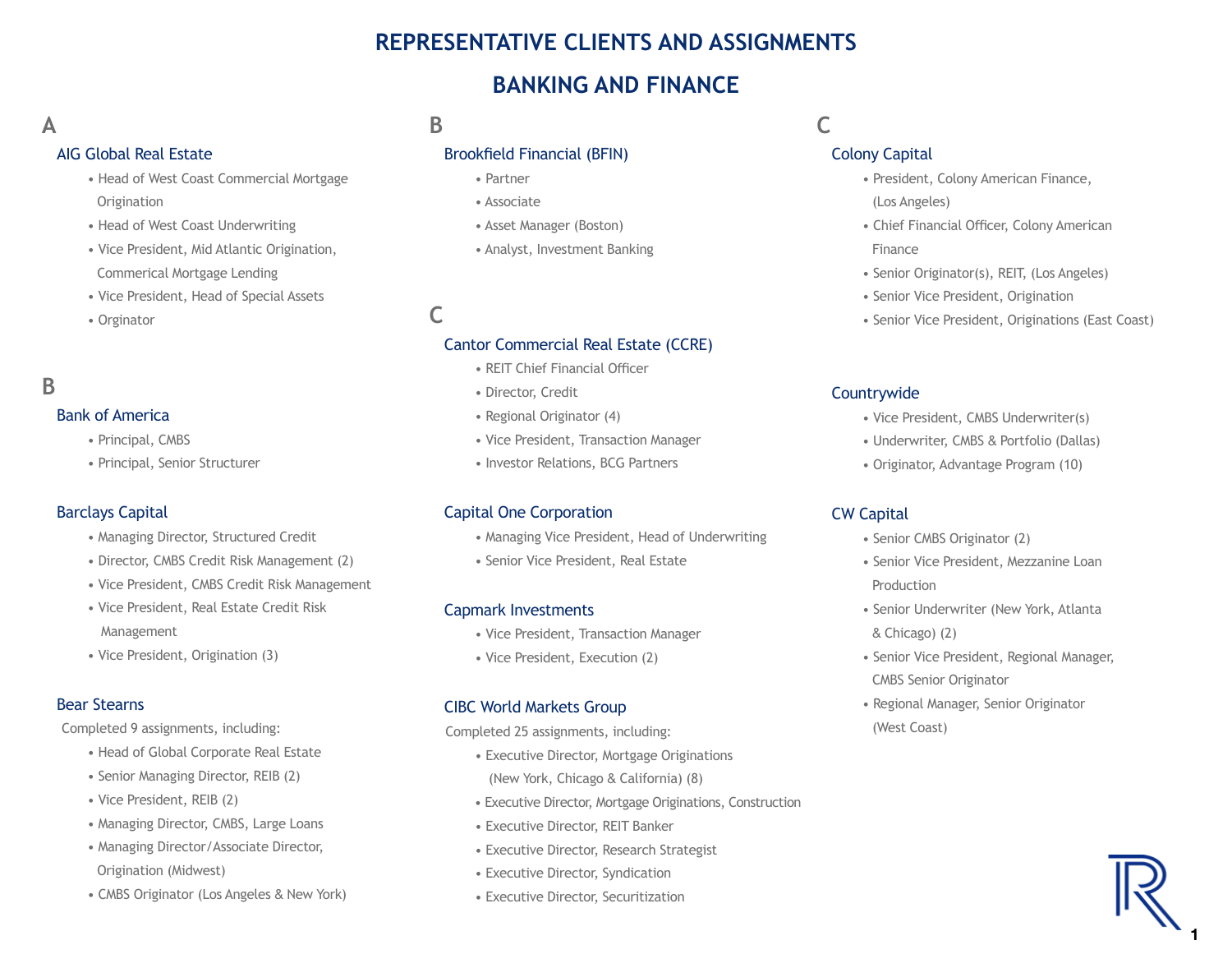# **BANKING AND FINANCE (CONTINUED)**

# **D**

#### Deutsche Bank

- Director, REIB
- Vice President, REIB
- Vice President, Securitization, Closing
- Vice President, Transaction Manager

### Dominion Capital Management

• Chief Financial Officer

# **E**

### Eurohypo AG

- Head of CMBS Conduit Underwriting
- Vice President, Director/Senior Director
- Deal/Transaction Manager, (Los Angeles) (2)
- Deal Manager, Securitization
- Senior CMBS Conduit Underwriter
- Senior Large Loan Underwriter
- Senior Originator, CMBS
- Associate, CMBS Underwriter
- Associate Securitization

# **F**

#### Federal Reserve Bank of New York

- Senior Portfolio Manager
- Commercial Mortgage Portfolio Manager

#### Fisher Brothers, Lionheart

- Managing Director, Head of Mezzanine Debt Investments
- Vice President, Originations

# **G**

## GE Real Estate

Completed 35 assignments, including:

- Senior Banker, CMBS
- Rating Agency Liaison, CMBS
- Transaction Manager, CMBS
- New Product Development Manager, Lending & Investments
- Senior Relationship Manager

### Goldman Sachs

- Vice President, Relationship Manager
- Vice President, CMBS Large Loan
- Structurer, Credit
- Vice President, Investment Banking, CMBS Credit
- Vice President, Structured Credit
- Vice President, Large Loan Origination
- Vice President, Credit/Underwriting, (Dallas)
- Vice President, Conduit Origination

### Gramercy Capital Corporation

• Vice President, Transaction Counsel

#### Greystone

- Executive Vice President, Portfolio Lending
- Executive Vice President, FHA Healthcare Lending
- Executive Vice President, Equity Placement
- Chief FHA Underwriter
- Senior Vice President, Capital Markets

#### Greystone Bassuk

• Senior Associate/Vice President, Origination

# **H**

## H.I.G. Capital

- Managing Director, Distressed Debt Investments, Bayside
- Managing Director, Head of Debt Investments (2)

### Hypo RE Capital

- Director, Senior Originator
- Director, Large Loan CMBS Structurer
- Director, CMBS Underwriter
- Whole Loan Underwriter/Transaction Manager

### ING Real Estate Finance USA, LLC

- Vice President, Origination (3)
- Director, Portfolio Manager/Underwriter

### iStar Financial

Completed 5 assignments, including:

- Senior Asset Manager
- Controller
- Vice President, Underwriting

# **J**

**I**

#### JPMorgan Chase

Completed 35 assignments, including:

- Managing Director, National Head of CMBS **Origination**
- Vice President, Head of New York Region, CMBS
- Vice President, Head of Atlanta Region, CMBS
- Vice President, Senior Originator,
- CMBS, (Boston, LA & Atlanta) (3)